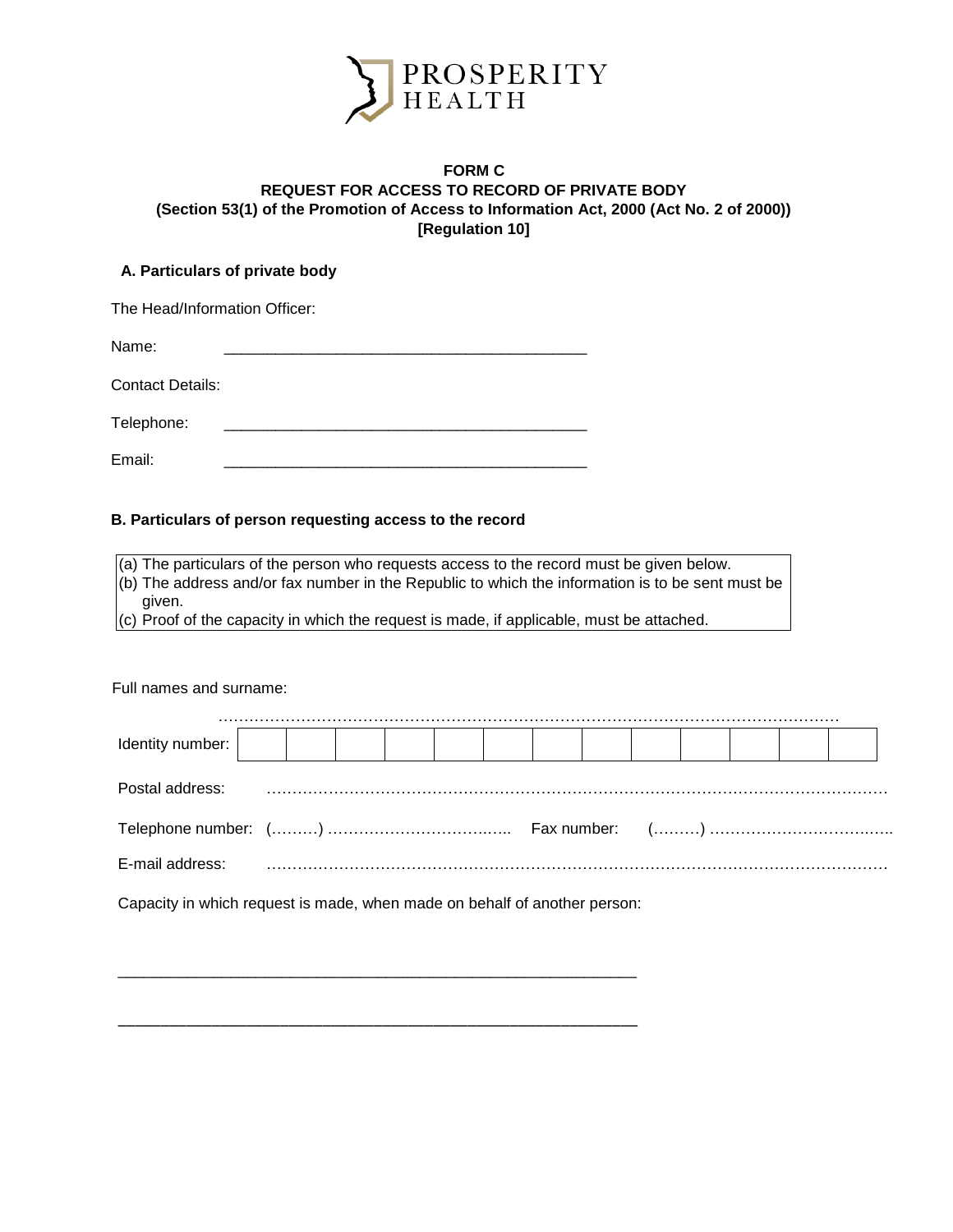

### **C. Particulars of person on whose behalf request is made**

This section must be completed ONLY if a request for information is made on behalf of another person.

Full names and surname:

### **D. Particulars of record**

- (a) Provide full particulars of the record to which access is requested, including the reference number if that is known to you, to enable the record to be located.
- (b) If the provided space is inadequate, please continue on a separate folio and attach it to this form. The requester must sign all the additional folios.

1. Description of record or relevant part of the record:

………………………………………………………………………………………………………………………… ……………………………………………………………………………………………………….……………….. ………………………………………………………………………………………………………………………… …………………………………………………………………………………………………….…………………..

2. Reference number, if available:

………………………………………………………………………………………………………………………

3. Any further particulars of record:

………………………………………………………………………………………………………………………… …………………………………………………………………………………………………….………………….. ………………………………………………………………………………………………………………………… …………………………………………………………………………………………………….…………………..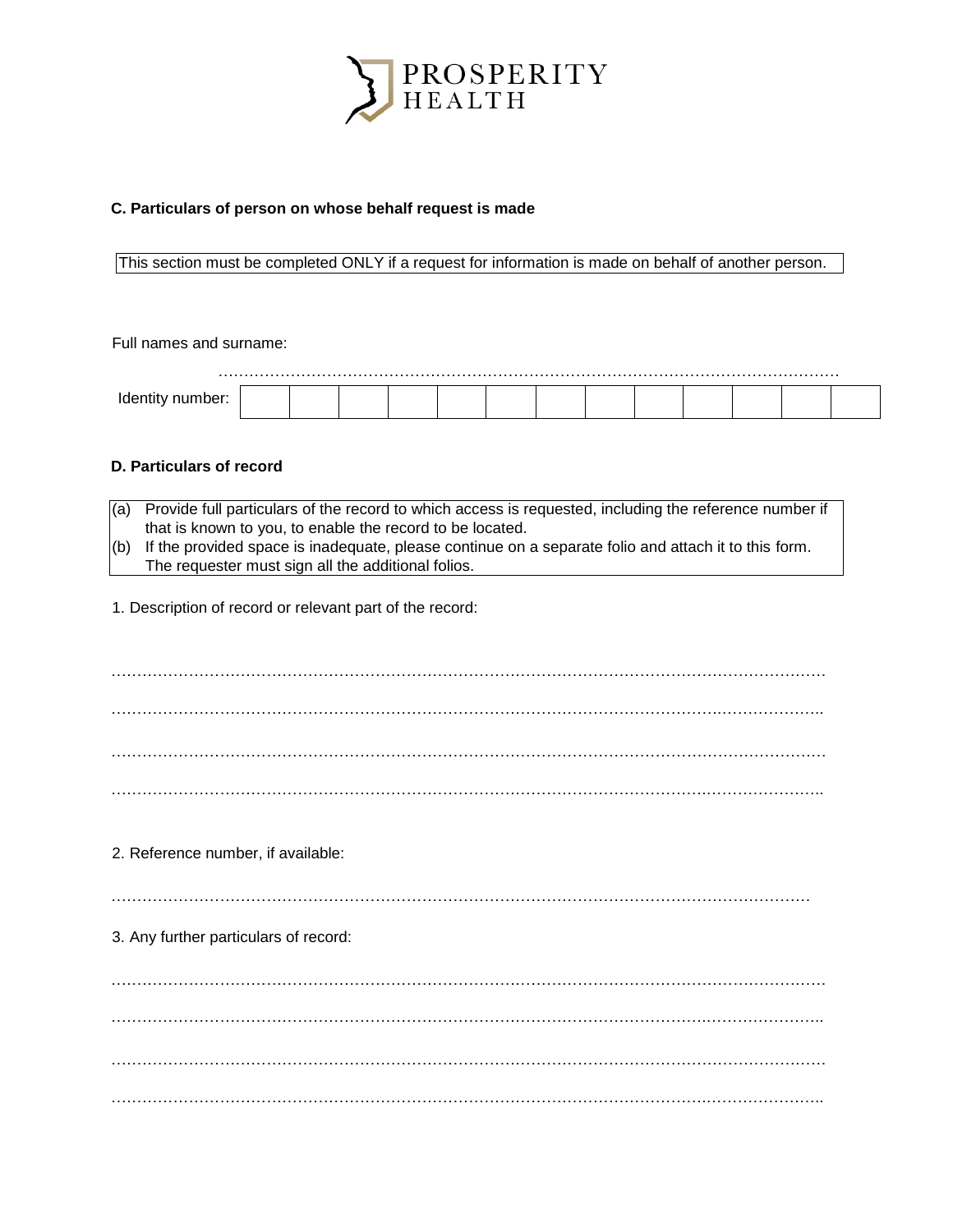

## **E. Fees**

- (a) A request for access to a record, other than a record containing personal information about yourself, will be processed only after a request fee has been paid.
- (b) You will be notified of the amount required to be paid as the request fee.
- (c) The fee payable for access to a record depends on the form in which access is required and the reasonable time required to search for and prepare a record.
- (d) If you qualify for exemption of the payment of any fee, please state the reason for exemption.

Reason for exemption from payment of fees:

………………………………………………………………………………………………………………………… . The contract of the contract of the contract of the contract of the contract of the contract of the contract of the contract of the contract of the contract of the contract of the contract of the contract of the contrac ………………………………………………………………………………………………………………………… …………………………………………………………………………………………………………………………

# **F. Form of access to record**

If you are prevented by a disability to read, view or listen to the record in the form of access provided for in 1 to 4 below, state your disability and indicate in which form the record is required.

Disability: ……………………………………………. Form in which record is required: …………….

Mark the appropriate box with an **X**.

NOTES:

- (a) Compliance with your request for access in the specified form may depend on the form in which the record is available.
- (b) Access in the form requested may be refused in certain circumstances. In such a case you will be informed if access will be granted in another form.
- (c) The fee payable for access to the record, if any, will be determined partly by the form in which access is requested.

| 1. If the record is in written or printed form: |                 |  |                      |  |  |  |  |  |  |
|-------------------------------------------------|-----------------|--|----------------------|--|--|--|--|--|--|
|                                                 | copy of record* |  | inspection of record |  |  |  |  |  |  |
|                                                 |                 |  |                      |  |  |  |  |  |  |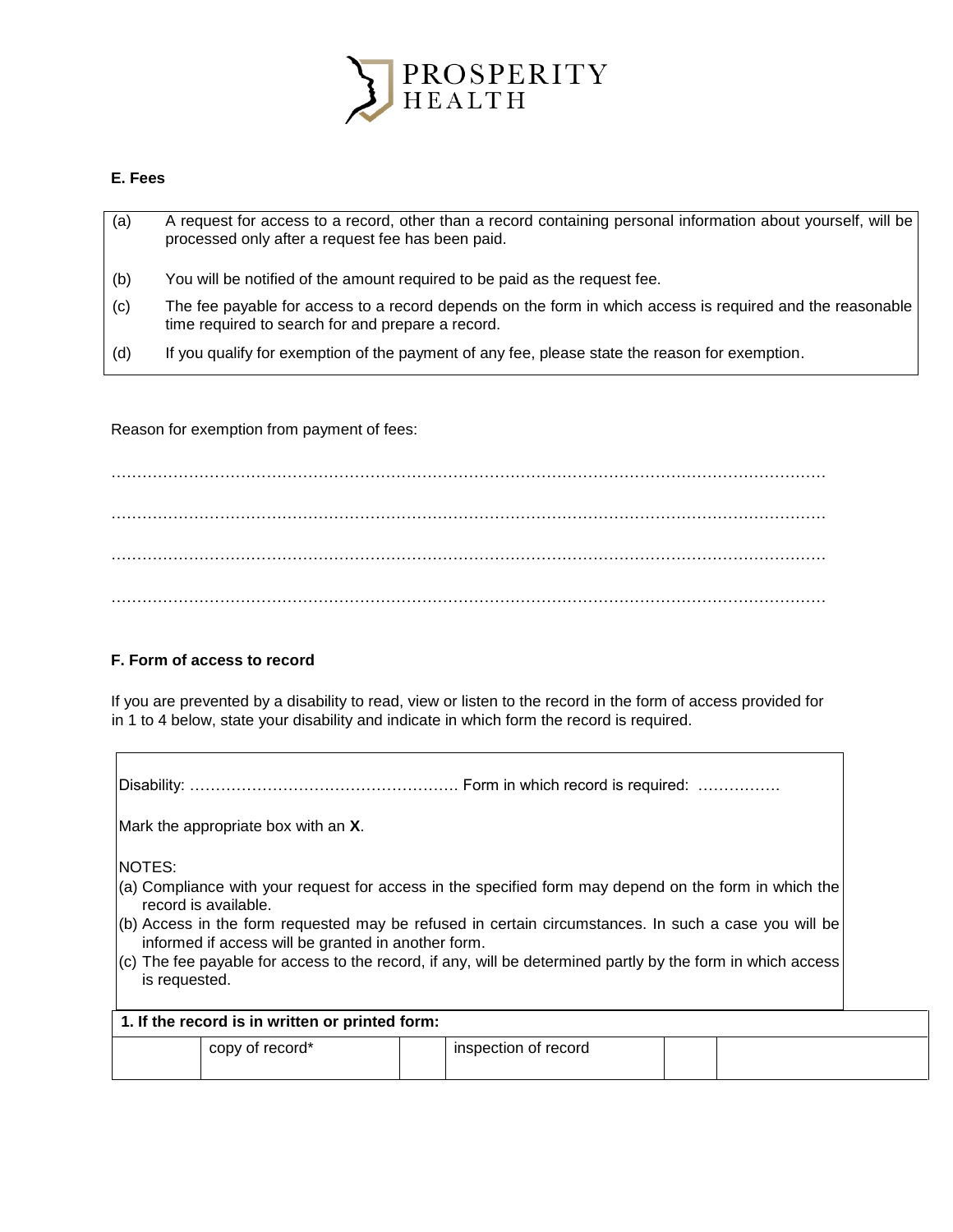

| 2. If record consists of visual images -     | (this includes photographs, slides, video recordings, computer-generated images, sketches, etc.): |                                                                       |
|----------------------------------------------|---------------------------------------------------------------------------------------------------|-----------------------------------------------------------------------|
| view the images                              | copy of the images*                                                                               | transcription of the<br>images*                                       |
|                                              | 3. If record consists of recorded words or information which can be reproduced in sound:          |                                                                       |
| listen to the soundtrack<br>(audio cassette) | transcription of soundtrack*<br>(written or printed document)                                     |                                                                       |
|                                              | 4. If record is held on computer or in an electronic or machine-readable form:                    |                                                                       |
| printed copy of record*                      | printed copy of information<br>derived from the record*                                           | -in<br>computer<br>CODV<br>readable form*<br>(stiffy or compact disc) |

| *If you requested a copy or transcription of a record (above), do you wish the copy or | <b>YES</b> | <b>NO</b> |
|----------------------------------------------------------------------------------------|------------|-----------|
| transcription to be posted to you?                                                     |            |           |
| Postage is payable.                                                                    |            |           |

# **G. Particulars of right to be exercised or protected**

If the provided space is inadequate, please continue on a separate folio and attach it to this form. **The requester must sign all the additional folios.** 

1. Indicate which right is to be exercised or protected:

…………………………………………………………………………………………………………………………

…………………………………………………………………………………………………………………………

………………………………………………………………………………………………………………………….

2. Explain why the record requested is required for the exercise or protection of the aforementioned right:

…………………………………………………………………………………………………………………………

………………………………………………………………………………………………………………………

# **H. Notice of decision regarding request for access**

You will be notified in writing whether your request has been approved / denied. If you wish to be informed in another manner, please specify the manner and provide the necessary particulars to enable compliance with your request.